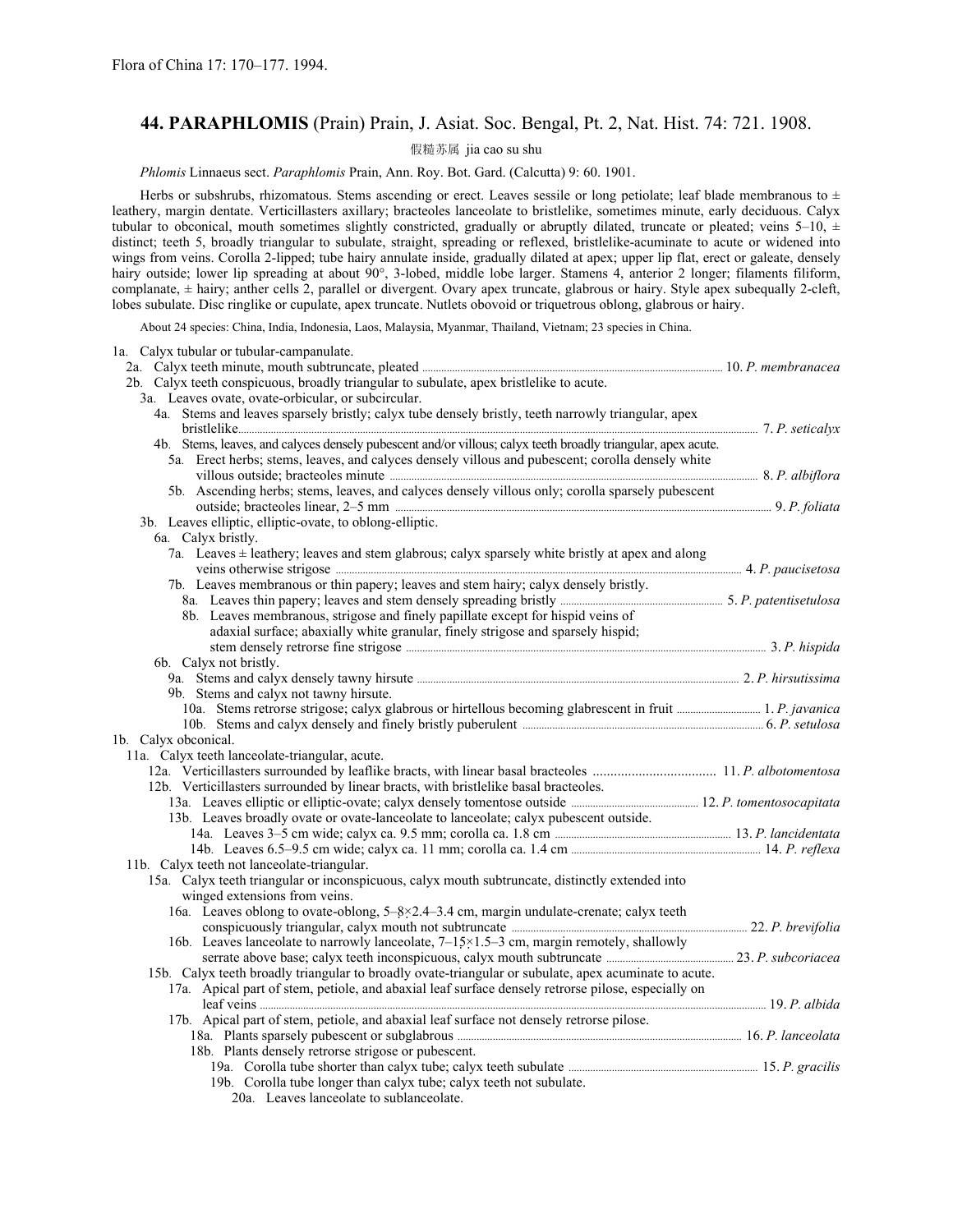| 21a. Stems densely spreading pubescent toward base, conspicuously grooved;     |                   |
|--------------------------------------------------------------------------------|-------------------|
| leaves lanceolate, apex long acuminate, base attenuate; petiole ca. 2 cm;      |                   |
|                                                                                |                   |
| 21b. Stems densely pubescent throughout, not grooved; leaves oblong-elliptic,  |                   |
| apex acute, base cuneate; petioles ca. 1 cm; corolla inconspicuously hairy     |                   |
|                                                                                |                   |
| 20b. Leaves ovate.                                                             |                   |
| 22a. Leaves membranous; corolla tube much exserted; anthers ciliate; ovary     |                   |
|                                                                                | 20. P. intermedia |
| 22b. Leaves papery; corolla tube slightly exserted; anthers not ciliate; ovary |                   |
|                                                                                | 21. P. pagantha   |

**1. Paraphlomis javanica** (Blume) Prain, Ann. Roy. Bot. Gard. (Calcutta) 9: 59. 1901.

### 假糙苏 jia cao su

Herbs erect. Stem solitary, 0.5–1.5 m, retrorse strigose, flexuous, leafless toward base. Petiole slender, to 8 cm; leaf blade elliptic to oblong-ovate,  $3-15(-30) \times 1.5-8.5(-14)$  cm, adaxially  $\pm$  minutely hispid, abaxially strigose, base rounded to subtruncate, margin inconspicuously serrate to crenateserrate, apex acute to acuminate. Verticillasters many flowered, globose, ca. 3 cm in diam., surrounded by few bracteoles at base; bracteoles subulate, ca. 6 mm, shorter than calyx, hirtellous. Flowers sessile. Calyx tubular in flower, abruptly spreading at mouth, enlarged and red in fruit, leathery, densely hirtellous or minutely hispid, glabrescent, inconspicuously veined, tube ca. 7 mm; teeth subequal, needlelike to triangular, 2–4 mm. Corolla yellow or yellowish, less often whitish, ca.  $1.7 \text{ cm}$ ,  $\pm$  hirtellous on apical parts of tube and limb outside, pubescent annulate inside, upper lip oblong, entire. Nutlets black, triquetrous, obovoid, apex rounded, glabrous. Fl. Jun-Aug, fr. Aug-Dec.

Evergreen and mixed forests; 300–2400 m. Fujian, Guangdong, Guangxi, Guizhou, Hainan, Hunan, Jiangxi, Sichuan, Taiwan, Yunnan [India, Indonesia, Laos, Malaysia, Myanmar, Pakistan, Philippines, Thailand, Vietnam].

- 1a. Calyx teeth triangular, ca. 2 mm, apex not subulate or needlelike; leaves inconspicuously
- serrate .........................................................................1d. var. *henryi* 1b. Calyx teeth subulate, triangular-subulate or needlelike, 3–4 mm, apex subulate or needlelike; leaves  $\pm$  conspicuously serrate, crenate, or crenulate.
	- 2a. Calyx teeth needlelike, minutely hispid; leaves ovate to narrowly lanceolate, inconspicuously crenulate ............... 1c. var. *angustifolia*
	- 2b. Calyx teeth subulate or triangular subulate, hirtellous; leaves elliptic, ellipticovate, or oblong-ovate, crenate-serrate or
		- shallowly widely spaced-serrate to crenate. 3a. Leaves  $7-15(-30) \times 3-8.5(-14)$  cm,
		- membranous or papery, crenate serrate........................................................... 1a. var. *javanica* 3b. Leaves  $3-9(-15) \times 1.5-6$  cm, succulent, shallowly remotely serrate

to crenate .................................................. 1b. var. *coronata*

# **1a. Paraphlomis javanica** var. **javanica**

假糙苏 jia cao su

*Leonurus javanicus* Blume, Bijdr. 828. 1826; *Lamium longipetiolata* Hayata; *Paraphlomis rugosa* (Bentham) Prain; *Phlomis rugosa* Bentham.

Leaf blade elliptic, elliptic-ovate, or oblong-ovate, 7–  $15(-30) \times 3-8.5(-14)$  cm, membranous or papery, margin crenate-serrate. Calyx teeth subulate or triangular-subulate, hirtellous.

Forests; 300–1300(–2500?) m. Guangxi, Hainan, Taiwan, Yunnan [India, Indonesia, Laos, Malaysia, Myanmar, Pakistan, Philippines, Thailand, Vietnam].

**1b. Paraphlomis javanica** var. **coronata** (Vaniot) C. Y. Wu & H. W. Li, Acta Phytotax. Sin. 13(1): 72. 1975.

# 小叶变种 xiao ye bian zhong

*Lamium* ? *coronatum* Vaniot, Bull. Acad. Int. Géogr. Bot. 14: 174. 1904; *Lamium gesneroides* Hayata; *Loxocalyx vaniotiana* H. Léveillé; *Paraphlomis rugosa* (Bentham) Prain var. *coronata* (Vaniot) C. Y. Wu.

Leaf blade  $3-9(-15) \times 1.5-6$  cm, succulent, margin shallowly remotely serrate to crenate.

• Evergreen and mixed forests; 400–2400 m. Guangdong, Guangxi, Guizhou, Hunan, Jiangxi, Sichuan, Taiwan, Yunnan.

A medicinal herb used for soothing lungs, as an antitussive, and for irregular menstruation.

**1c. Paraphlomis javanica** var. **angustifolia** (C. Y. Wu) C. Y. Wu & H. W. Li, Acta Phytotax. Sin. 13(1): 73. 1975.

### 狭叶变种 xia ye bian zhong

*Paraphlomis rugosa* (Bentham) Prain var. *angustifolia* C. Y. Wu, Acta Phytotax. Sin. 8: 38. 1959.

Leaf blade ovate-lanceolate to narrowly lanceolate, margin inconspicuously crenulate. Calyx acicular, hispidulous.

Evergreen and mixed forests; 500–1600 m. Fujian, Guangdong, Guangxi, Guizhou, Hunan, Sichuan, Yunnan [Vietnam].

**1d. Paraphlomis javanica** var. **henryi** (Yamamoto) C. Y. Wu & H. W. Li, Acta Phytotax. Sin. 13(1): 73. 1975.

#### 短齿变种 duan chi bian zhong

*Paraphlomis rugosa* (Bentham) Prain var. *henryi* Yamamoto, J. Soc. Trop. Agric. 6: 555. 1934.

Leaf blade margin inconspicuously serrate. Calyx teeth broadly triangular, ca. 2×1.5 mm, not acicular.

• Evergreen forests. Taiwan, Yunnan.

**2. Paraphlomis hirsutissima** C. Y. Wu & H. W. Li, Acta Phytotax. Sin. 10: 62. 1965.

多硬毛假糙苏 duo ying mao jia cao su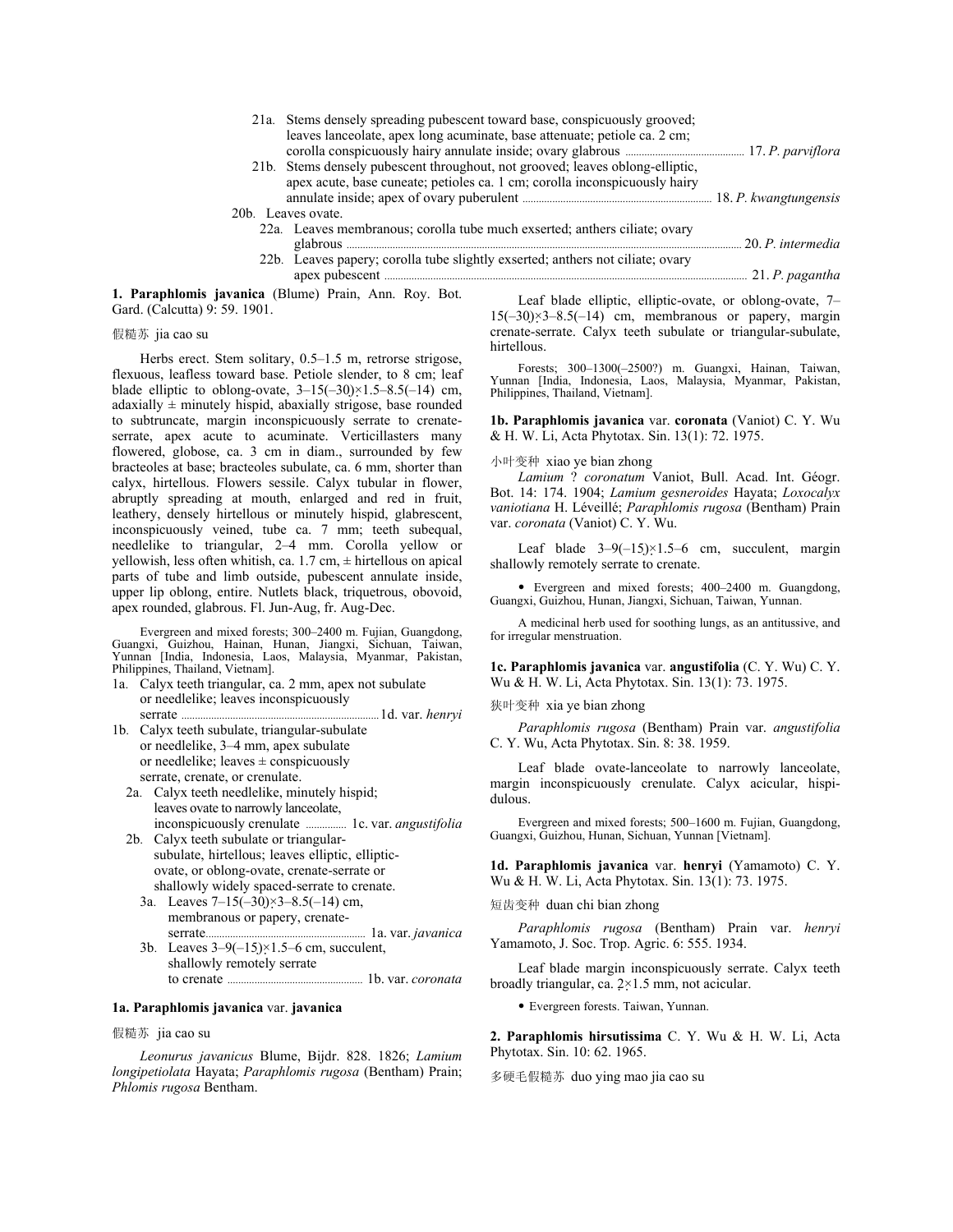Herbs. Stems flexuous, densely retrorse tawny hirsute. Petiole 2–5 cm, densely tawny hirsute; leaf blade elliptic, 5.5–  $13\times2-5$  cm, papery, adaxially sparsely hirtellous when young, subglabrescent, abaxially tawny, sparsely hirsute, densely hirsute on veins, base cuneate, margin remotely undulateserrate above base, apex acute; lateral veins 5 or 6 pairs, conspicuously elevated abaxially. Verticillasters 8–10 flowered, subtended at base by minute subulate bracteoles ca. 4 mm. Pedicel short to obsolete. Fruiting calyx tubular, slightly open, red becoming brown when dry, 8–9 mm, inconspicuously 5-veined; teeth ca. 2 mm, broadly triangular, subulate, reflexed. Corolla not seen. Nutlets unknown. Fr. Jan.

• Stony areas in tropical forests; 1300 m. Yunnan.

**3. Paraphlomis hispida** C. Y. Wu, Acta Phytotax. Sin. 8: 39. 1959.

# 刚毛假糙苏 gang mao jia cao su

Herbs. Stems slightly ascending, ca. 60 cm, densely retrorse fine strigose. Petiole slender, to 15 cm, finely strigose, hispid on groove; leaf blade elliptic, 3–20×1.8–11.5 cm, membranous, adaxially dark green, strigose, finely papillate, hispid on veins, abaxially white granular, finely strigose, sparsely hispid, base broadly cuneate to shallow cordate, margin irregularly serrulate or sometimes undulatecrenulate, apex acute to short acuminate. Verticillasters many flowered, globose; bracteoles lanceolate, margin ciliolate. Fruiting calyx tubular-campanulate, tawny outside, densely hispid, glabrous inside; teeth narrowly lanceolate, erect, ca. 5 mm, apex bristlelike-acuminate. Nutlets truncate. Fr. Nov-Jan.

Dense tropical forests, thickets; 1200–1500 m. Yunnan [Vietnam].

**4. Paraphlomis paucisetosa** C. Y. Wu ex H. W. Li, Acta Phytotax. Sin. 10: 63. 1965.

## 少刺毛假糙苏 shao ci mao jia cao su

Subshrubs. Stems ascending, ca. 7 mm in diam., glabrous, finely striate, sometimes lenticellate. Petiole ca. 8 cm; leaf blade ovate-elliptic, to  $20 \times 10$  cm,  $\pm$  leathery, glabrous, base rounded to shallowly cordate, margin remotely undulate-serrate, apex acute; midrib brown abaxially. Verticillasters many flowered; bracteoles linear. Pedicel short. Fruiting calyx tubular-campanulate, ca. 1.7 cm, strigose, sparsely white bristly at apex and along conspicuously elevated veins; teeth broadly triangular. Corolla not seen. Nutlets black-brown, triquetrous ovoid, ca. 6×3.5 mm, rounded, base attenuate, glabrous. Fr. Mar.

• Rocky hillsides. Guangxi.

**5. Paraphlomis patentisetulosa** C. Y. Wu ex H. W. Li, Acta Phytotax. Sin. 10: 63. 1965.

#### 展毛假糙苏 zhan mao jia cao su

Herbs robust. Stems ascending, leafless toward base, densely fine tawny patent-setose, internodes abbreviated. Petiole 2–8 cm; leaf blade elliptic to broadly elliptic, 5.5– 14.5×2.5–7 cm, adaxially densely fine spreading setose, abaxially sparsely fine spreading setose, densely so on veins, base broadly cuneate to rounded-cordate, margin irregularly undulate-serrate, apex acute. Verticillasters many flowered, globose, ca. 2.5 cm in diam. in fruit; bracteoles subulate to linear, ca. 8 mm, hairy outside, glabrous inside. Pedicel short.

Fruiting calyx tubular-campanulate, to 1.1 cm, finely bristly outside, conspicuously 5-veined; teeth broadly triangular, ca. 3 mm, apex long acuminate. Corolla not seen. Nutlets blackbrown, triquetrous, oblong, ca. 6×2.5–2.8 mm, rounded, base attenuate, glabrous. Fr. Nov.

# • Streamsides. Guangdong.

**6. Paraphlomis setulosa** C. Y. Wu & H. W. Li, Fl. Reipubl. Popularis Sin. 65(2): 602. 1977.

# 小刺毛假糙苏 xiao ci mao jia cao su

Herbs. Stem solitary, erect, 30–70 cm, grooves purple or purple-red, densely retrorse fine bristly-puberulent. Petiole 0.5–2 cm, longest and narrowly winged on mid stem leaves; leaf blade elliptic to oblong-ovate, 8–15×4–6(–8) cm, adaxially sparsely fine bristly-puberulent, abaxially finely bristly-puberulent mainly along veins, sometimes indistinctly yellowish glandular, base cuneate-decurrent, margin crenateserrate, apex acute. Verticillasters (2–)4–14-flowered, subglobose, 1.5–2 cm in diam. before anthesis; bracteoles linear, to  $4\times0.5$  mm. Pedicel 1–2 mm. Calyx tubular, ca. 7 mm, sparsely fine bristly, inconspicuously yellowish glandular; teeth finely bristly-puberulent on inside, triangular, 2.5–3 mm, ca. 1.5 mm wide, apex bristlelike-acuminate, reflexed. Corolla white, ca. 1.5 cm; tube straight, cylindric or throat slightly dilated, sparsely pilose, pilose annulate inside; upper lip oblong, ca. 5 mm, concave, entire, densely pilose; middle lobe of lower lip trapeziform, less than 3 mm wide, margin undulate, glabrous except for densely pilose center; lateral lobes ovate, ca. 2 mm wide, densely pilose outside. Ovary glabrous. Nutlets unknown. Fl. Jun.

• Montane, subtropical evergreen broad-leaved forests; 400 m. Anhui, Jiangxi.

**7. Paraphlomis seticalyx** C. Y. Wu ex H. W. Li, Acta Phytotax. Sin. 10: 64. 1965.

## 刺萼假糙苏 ci e jia cao su

Herbs. Stem solitary, ascending, 40–60 cm, apex sometimes flexuous, sparsely fine floccose-setose, leafless toward base. Petiole slender, 3.5–9 cm; leaf blade ovate to subcircular,  $10-12\times6-8$  cm, papery, adaxially sparsely finely tawny pilose, abaxially sparsely golden glandular, gray-green, finely tawny setose on veins, base broadly cuneate to shallowly cordate, margin irregularly crenate, apex acute. Verticillasters (2–)10–18-flowered, subglobose, ca. 2.5 cm in diam. before anthesis; bracteoles linear, 2–7×0.8 mm. Pedicel short to obsolete. Calyx tubular, 1–1.2 cm, papery, veins finely tawny setose, conspicuously 10-veined, throat and teeth puberulent; teeth narrowly triangular, ca. 3×1.3 mm, bristlelike-acuminate. Corolla white, purple spotted on throat, ca. 1.8 cm; tube erect, cylindric or slightly dilated at throat, sparsely pilose, obliquely hairy annulate inside; upper lip oblong, slightly concave, entire, densely pilose outside; middle lobe of lower lip trapeziform, margin undulate, pilose in center outside; lateral lobes ovate. Ovary glabrous. Fl. Jun-Jul.

• Clumps of grass, dense forests, streamsides, wet sandy areas; 500–800 m. Guangxi.

**8. Paraphlomis albiflora** (Hemsley) Handel-Mazzetti, Acta Horti Gothob. 13: 347. 1939.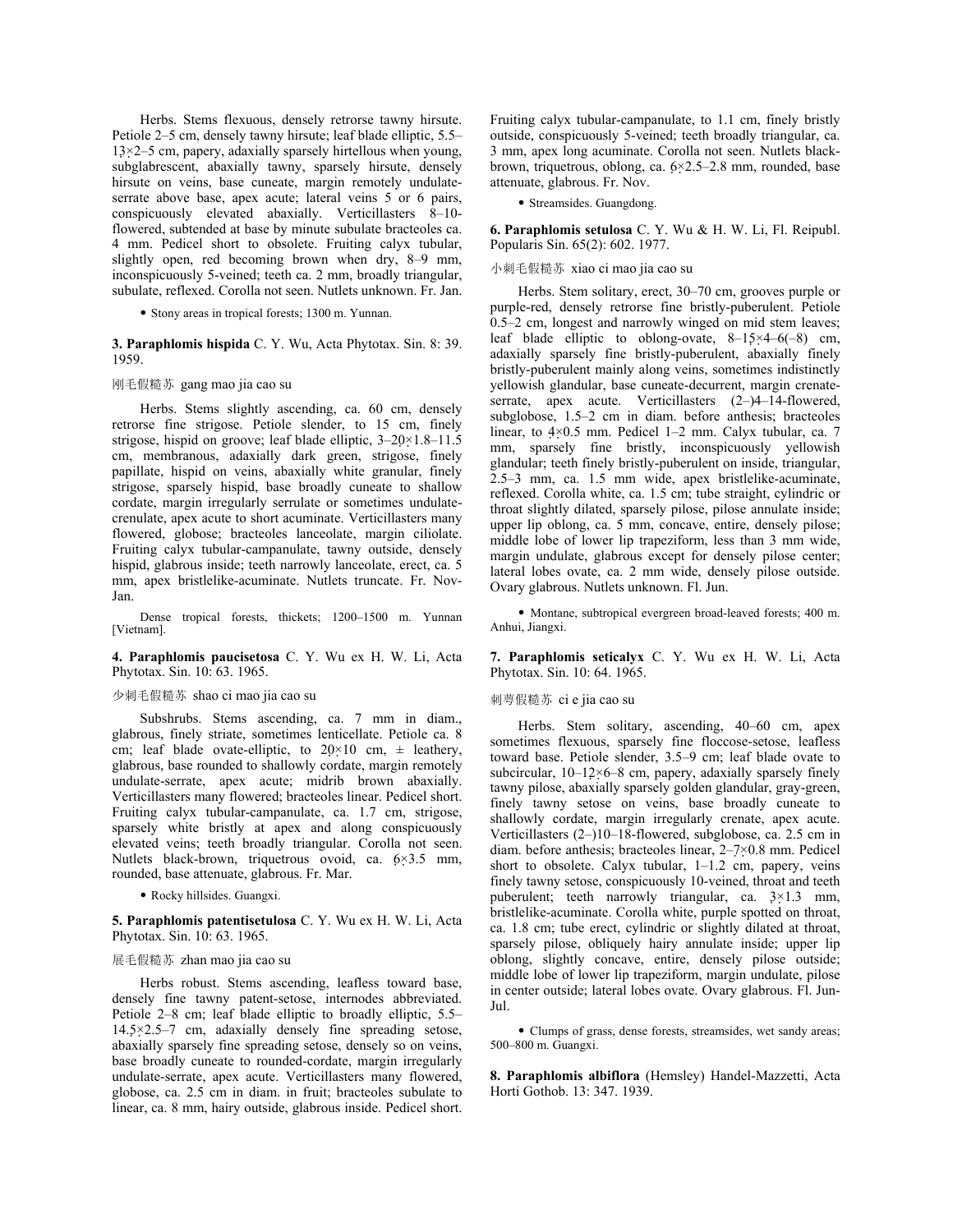白花假糙苏 bai hua jia cao su

Herbs with or without tubers. Stems erect or ascending, 30–60 cm, base purplish, leafless, unbranched. Petiole slender, to 8 cm; leaf blade ovate, sometimes circular in basal stem leaves, 6–8×3.5–4 cm, villous-pubescent, abaxially gray-green, margin irregularly coarse crenate-serrate. Verticillasters 2–20-flowered, subglobose, to 3(–4) cm in diam.; bracteoles ca. 2 mm, linear, ciliate. Pedicel short to obsolete. Calyx tubular, slightly curved, somewhat dilated toward apex, villous pubescent, 10-veined, throat and teeth strigose; teeth broadly triangular, subequal, apex acute. Corolla white or purple spotted on throat, 1.2–1.5 cm; tube 8– 10 mm, straight, cylindric, slightly dilated at throat, much exserted, glabrous, villous annulate inside; limb white villous outside; upper lip oblong, erect, concave, margin entire. Ovary glabrous. Nutlets triquetrous, oblong, glabrous, apex truncate. Fl. Jun.

• Wet areas in valley forests, waste areas; 100–800 m. Hubei, Sichuan.

- 1a. Plants without tubers, densely long hairy;
- verticillasters ca. 20-flowered ................... 8a. var. *albiflora* 1b. Plants with tubers, sparsely short hairy;

 verticillasters 2–6-flowered ............................ 8b. var. *biflora* **8a. Paraphlomis albiflora** var. **albiflora**

白花假糙苏 bai hua jia cao su

*Phlomis albiflora* Hemsley, J. Linn. Soc., Bot. 26: 304. 1890; *Paraphlomis hirsuta* Handel-Mazzetti.

Plants without tubers, densely long hairy. Verticillasters ca. 20-flowered.

• Wet areas in valley forests; 100–800 m. Hubei, Sichuan.

**8b. Paraphlomis albiflora** var. **biflora** (Sun) C. Y. Wu ex H. W. Li, Acta Phytotax. Sin. 10: 65. 1965.

#### 二花变种 er hua bian zhong

*Paraphlomis biflora* Sun, Acta Phytotax. Sin. 4: 47. 1955.

Plants with tubers, sparsely short hairy. Verticillasters 2– 6-flowered.

• Waste areas. Sichuan.

**9. Paraphlomis foliata** (Dunn) C. Y. Wu & H. W. Li, Acta Phytotax. Sin. 10: 66. 1965.

# 曲茎假糙苏 qu jing jia cao su

*Lamium foliatum* Dunn, J. Linn. Soc., Bot. 38: 363. 1908.

Herbs flexuous ascending, with short stolons. Stem solitary, to 25 cm, densely white villous, base prostrate, leafless. Petiole 1.5–5 cm, longest basally, densely white villous; leaf blade ovate, 6–9×4–7.5 cm, densely villous, abaxially sparsely yellowish glandular, base shallowly cordate, margin crenate, apex obtuse to rounded. Verticillasters many flowered, globose; bracteoles linear, 2–5 mm. Flowers sessile. Calyx tubular, to 1 cm, conspicuously 10-veined, slightly curved at apex, sparsely yellowish glandular, veins villous, apical part of tube and teeth puberulent inside; teeth subequal, triangular, ca. 2 mm, apex acute. Corolla ca. 2 cm, sparsely pubescent, puberulent annulate inside; tube ca. 1.8 cm, straight, cylindric, throat

slightly dilated; upper lip oblong, flat, ca. 7×2.5 mm; middle lobe of lower lip obcordate, ca. 3 mm wide; lateral lobes ovate, ca. 2.5 mm wide. Stamens included. Ovary blackbrown, glabrous. Nutlets triquetrous, oblong, glabrous. Fl. Jul-Aug, fr. Sep-Oct.

• Clumps of grass in evergreen forests; 600–800 m. Anhui, Fujian, Guangdong, Jiangxi.

**10. Paraphlomis membranacea** C. Y. Wu & H. W. Li, Acta Phytotax. Sin. 10: 66. 1965.

# 薄萼假糙苏 bo e jia cao su

Herbs. Stems ascending, to 50 cm, base prostrate, to 7 mm in diam., strigose, glabrescent. Petiole 2–6 cm, densely pubescent; leaf blade ovate, 11–18×6–8 cm, membranous, sparsely pubescent, densely so on veins, adaxially also bristly, base rounded, margin crenulate, apex acute. Verticillasters many flowered, globose; bracteoles oblanceolate-obovate, 3– 6×2–3 mm, membranous, conspicuously ribbed, apex sparsely bristly. Flowers sessile. Calyx tubular-campanulate, nearly transparent, sparsely white bristly, glabrous inside, ca. 7 mm; teeth broadly triangular, acute, less than  $1\times2$  mm; mouth subtruncate, pleated. Corolla purple, ca. 1.5 cm, glabrous on limb; tube slender, to 10×1.2 mm, uniformly wide, glabrous, pilose annulate inside; upper lip oblong, ca. 5 mm, erect, margin entire; lower lip horizontally spreading, middle lobe ovate, emarginate; lateral lobes oblong, margin entire. Ovary black-brown, glabrous. Nutlets unknown.

Sandy streamsides in tropical rain forests; 100–2500 m. Yunnan [Vietnam].

**11. Paraphlomis albotomentosa** C. Y. Wu, Acta Phytotax. Sin. 8: 36. 1959.

### 绒毛假糙苏 rong mao jia cao su

Herbs with long, lanate stolons. Stems solitary, ca. 50 cm, retrorse strigose, leafless toward base. Lower stem leaves early deciduous; petiole densely strigose, 3–5 cm, longest basally; upper stem leaf blades broadly triangular-ovate, 4– 9×3–6 cm, herbaceous, adaxially sparsely strigose, densely so on veins, abaxially densely white tomentose except for strigose veins, base broadly cuneate, margin gradually remote dentate-serrate above base, apex short acuminate; lateral veins 5–7 pairs, inconspicuous. Verticillasters 4–8-flowered, surrounded by leaflike bracts and linear bracteoles; peduncle ca. 5 mm. Flowers sessile. Calyx tubular-campanulate, 8–9 mm, densely strigose, hirsute inside, veins inconspicuous; teeth equal, narrowly triangular, acute. Corolla white, 1.5–2 cm, densely strigose, slender, straight, recurved at apex; upper lip oblong, entire; lower lip somewhat larger, middle lobe trapeziform, apex emarginate, hirsute-puberulent inside. Ovary glabrous. Fl. Jul.

• Valley streamsides. Hunan.

**12. Paraphlomis tomentosocapitata** Yamamoto, J. Soc. Trop. Agr. Taiwan 6: 556. 1934.

### 绒头假糙苏 rong tou jia cao su

Subshrubs. Stems unbranched, suberect or flexuous, retrorse fine pubescent, ca. 55 cm tall, leafy toward apex, base prostrate, rooting from nodes. Petiole 4–5 cm, pubescent; leaf blade elliptic to elliptic-ovate, 18–19×8–9 cm, membranous, adaxially sparsely strigose, abaxially glaucous, puberulent or glabrescent, pubescent on midrib, base obtuse to broadly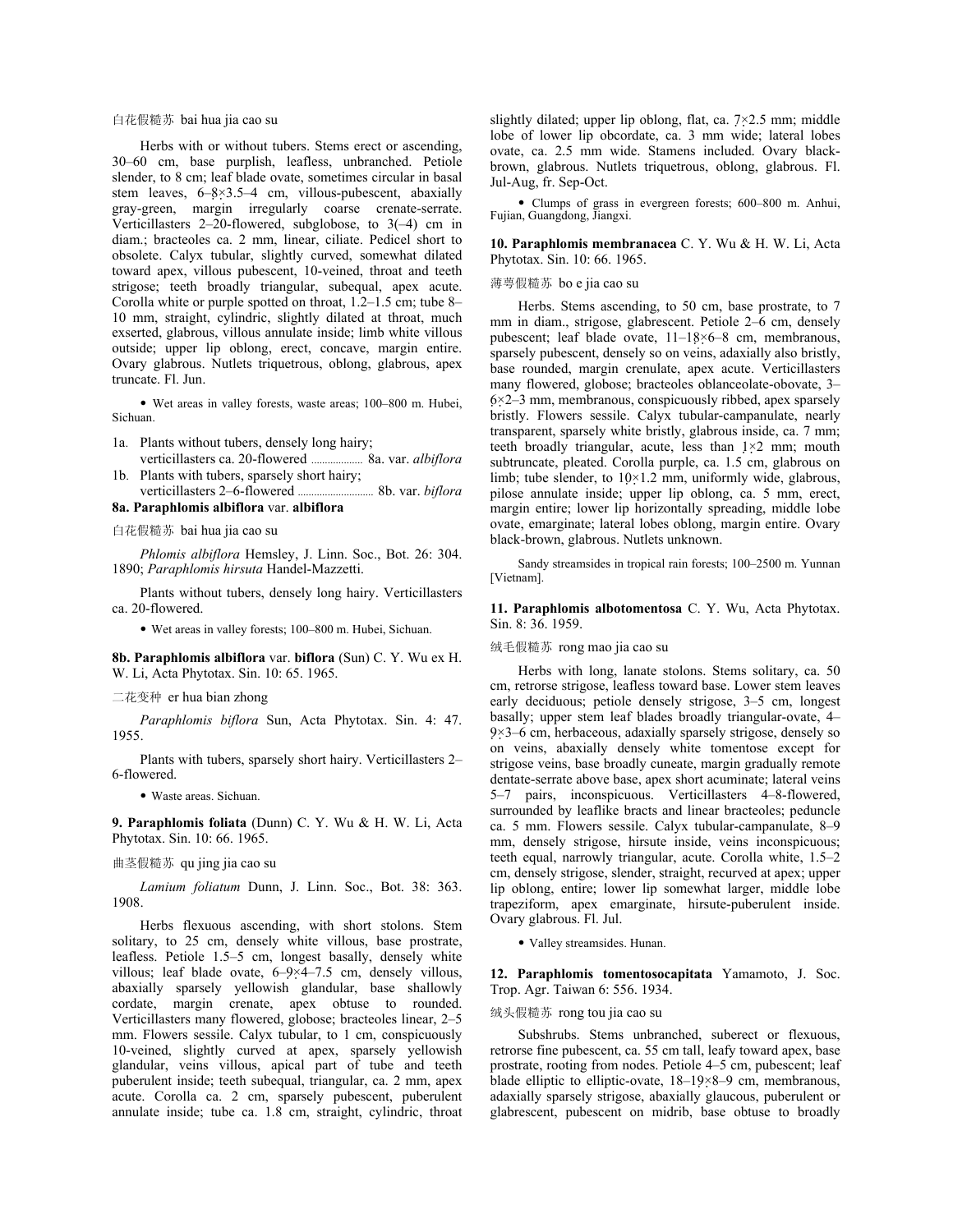acute, margin crenate-dentate, apex acute to acuminate. Verticillasters fascicled, globose, densely hirsute; bracteoles linear-lanceolate to awnlike, ca. 5×0.5–1 mm, sparsely villous. Flowers subsessile. Calyx obconical-campanulate, ca. 1 cm, to 7 mm wide at throat, leathery, densely tomentose outside; teeth spreading, lanceolate-triangular, apex acute. Corolla gray-yellow, exserted, ca. 2 cm; upper lip spatulate, rounded, hirsute on back outside; lower lip hirsute at base outside. Stamens nearly included. Fl. Aug.

• Taiwan.

**13. Paraphlomis lancidentata** Sun, Contr. Biol. Lab. Chin. Assoc. Advancem. Sci., Sect. Bot. 10: 30. 1935.

### 云和假糙苏 yun he jia cao su

Herbs perennial, erect. Stems to 50 cm, rarely branched, red-purple, base glabrous, apex puberulent. Petiole 1–4 cm; leaf blade ovate-lanceolate to lanceolate, 8–16×3–5 cm, adaxially hirsute, abaxially gray-green, finely puberulent, base cuneate-decurrent into petiole, margin coarsely dentateserrate, apex long acuminate. Verticillasters widely spaced, 10- or more flowered. Calyx tubular, ca. 9.5 mm, puberulent; tube ca. 7 mm, conspicuously 10-veined; teeth narrowly triangular, ca. 2.3×1.8 mm, apex acute. Corolla gray-yellow, tubular, ca. 1.8 cm, densely villous outside, pilose annulate near base inside; tube ca. 1.2 cm; upper lip oblong, ca. 6×3.5 mm, erect, margin entire; lower lip broadly obovate, ca. 6×7 mm; middle lobe obcordate, ca. 3×2.6 mm, emarginate; lateral lobes broadly elliptic, ca. 2.2×1.9 mm, margin entire. Nutlets black-brown, ca. 2×0.9 mm, base cuneate, apex truncate. Fl. Jun.

• Shady slopes. Zhejiang.

**14. Paraphlomis reflexa** C. Y. Wu & H. W. Li, Fl. Reipubl. Popularis Sin. 65(2): 602. 1977.

# 折齿假糙苏 zhe chi jia cao su

Herbs perennial. Stems erect, 50–100 cm, densely yellowish or gray tomentose, base glabrescent, unbranched. Petiole 1–2.5 cm; leaf blade broadly ovate, 12–14×6.5–9.5 cm, adaxially sparsely pubescent, densely so on veins, abaxially densely yellowish or gray-white tomentose, base broadly cuneate to rounded, margin coarsely crenate-dentate, apex acute. Verticillasters widely spaced, (2–)4–10-flowered; bracteoles needlelike, ca. 1 mm. Pedicel 1–2 mm. Calyx obconical, ca. 1.1 cm, densely pubescent, glabrous except for pubescent teeth inside, 10-veined; teeth triangular-subulate, ca. 3×1.5 mm, apex subulate-acuminate, conspicuously reflexed after anthesis. Corolla dark-purple when dry, ca. 1.4 cm; tube ca. 8 mm, cylindric to slightly dilated at throat, densely gray pubescent, base glabrous, pilose annulate inside lower lip; upper lip oblong, ca. 6×2 mm, slightly concave; lower lip obliquely patent, ca. 5.5×5 mm; middle lobe ca. 2 mm wide, densely pubescent at middle, margin entire; lateral lobes ca. 1.5 mm, margin entire. Nutlets brown, triquetrous, oblong, ca. 2×1.2 mm, adaxially ribbed, rounded, basally broadly cuneate, glabrous. Fl. Aug, fr. Sep.

• Hillsides. Jiangxi.

**15. Paraphlomis gracilis** (Hemsley) Kudô, Mem. Fac. Sci. Taihoku Imp. Univ. 2: 210. 1929.

纤细假糙苏 xian xi jia cao su

Herbs erect, bearing stolons. Stems ca. 1 m, rigid, slender, retrorse strigose, apex few branched, with internodes longer than leaves. Petiole narrowly winged, dilated at apex, 1–2.5 cm; leaf blade lanceolate,  $5-10\times1.7-3.3$  cm, reduced apically, thin papery, adaxially sparsely strigose, densely so on veins, abaxially densely strigose, golden glandular, base attenuate, decurrent into petiole or leaves sessile, margin crenate-serrate above base, apex acute to acuminate. Verticillasters (2–)4–8(–12)-flowered; bracteoles minute, subulate or obsolete. Calyx obconical, ca. 1.2 cm, densely retrorse strigose, obscurely 10-veined; teeth subulate, almost as long as tube. Corolla white with purple-spotted lower lip or yellow, ca. 1.5 cm; tube included, ca. 5 mm, glabrous, pilose annulate inside; upper lip erect, pilose, oblong, apex rounded, concave, ca. 2×as long as tube; lower lip somewhat wider, spreading. Ovary subglabrous. Fl. Jun-Jul.

• Dense forests, shady streamsides; 300–1400 m. Guangdong, Guangxi, Guizhou, Hubei, Hunan, Sichuan, Taiwan(?).

- 1a. Leaves short petiolate, petiole narrowly winged; corolla white with purple spotted lower lip ............................................... 15a. var. *gracilis*
- 1b. Leaves sessile, narrower; corolla
- yellow ............................................................ 15b. var. *lutienensis* **15a. Paraphlomis gracilis** var. **gracilis**

#### 纤细假糙苏 xian xi jia cao su

*Phlomis gracilis* Hemsley, J. Linn. Soc., Bot. 26: 305. 1890; ? *Ajuga formosana* Hayata; ? *Lamium formosanum* Nakai ex Hayata.

Leaves short petiolate; petiole narrowly winged. Corolla white, purple spotted on lower lip.

• Dense forests; 600–800 m. Guizhou, Hubei, Hunan, Taiwan(?).

**15b. Paraphlomis gracilis** var. **lutienensis** (Sun) C. Y. Wu., Acta Phytotax. Sin. 8: 34. 1959.

### 罗甸变种 luo dian bian zhong

*Paraphlomis lutienensis* Sun, Acta Phytotax. Sin. 4: 48. 1955.

Leaves sessile. Corolla yellow.

• Shady streamsides; 300–1400 m. Guangdong, Guangxi, Guizhou, Sichuan.

**16. Paraphlomis lanceolata** Handel-Mazzetti, Symb. Sin. 7: 922. 1936.

长叶假糙苏 chang ye jia cao su

Herbs erect. Stems ca. 50 cm, subglabrous to sparsely retrorse pubescent or short pilose, unbranched or few branched toward apex. Petiole 0–1.5 cm, upper leaves sessile; leaf blade lanceolate, 5–13×1.3–3.3 cm, adaxially minutely dotted or sparsely short pilose, slightly puberulent on midrib, abaxially glabrous or sparsely short pilose, base attenuate, decurrent into petiole, apex long acuminate. Verticillasters 8– 10-flowered; bracteoles ca. 1 mm, subulate, deciduous. Pedicel ca. 2 mm. Calyx obconical, ca. 5 mm, sparsely fine strigose, glabrous inside, inconspicuously 5-veined; teeth broadly ovate-triangular, ca. 2 mm, equal, apex long acuminate. Corolla ca. 1.5 cm, glabrous, villous annulate inside; tube ca. 6 mm, uniformly wide; upper lip oblong, erect, margin entire; lower lip horizontally spreading, spotted inside, middle lobe trapeziform. Ovary apex puberulent.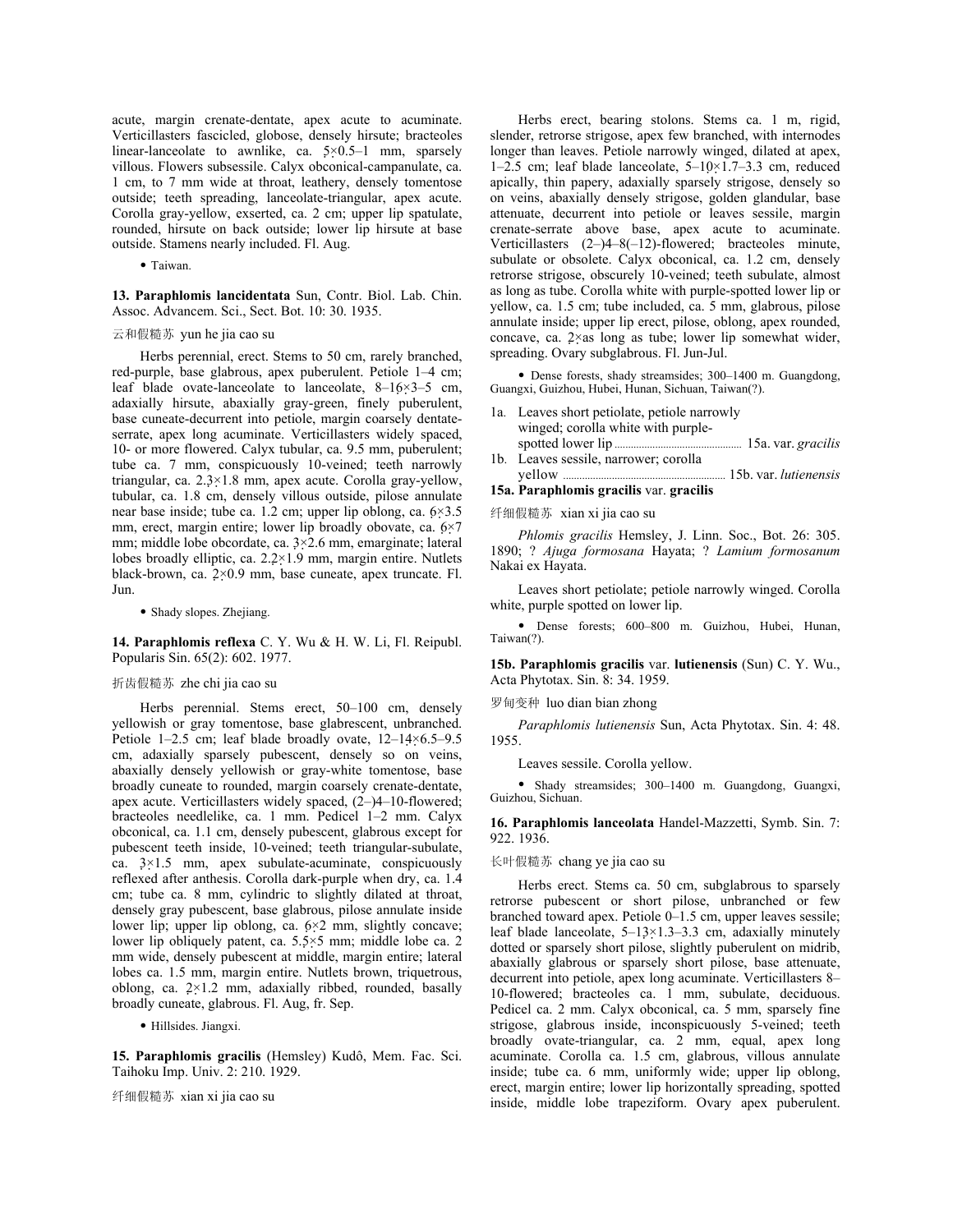Nutlets brown, triquetrous, oblong, truncate, puberulent, base attenuate. Fl. Apr-Aug, fr. Aug-Sep.

• Broad-leaved forests, valley forests, streamsides, shady areas, grasslands; 600–1700 m. Guangdong, Guangxi, Hunan, Jiangxi.

- 1a. Leaves sessile; leaves and stems sparsely short pilose; corolla yellow.............................................................. 16b. var. *sessilifolia*
- 1b. Leaves petiolate, adaxially slightly puberulent along midvein, abaxially glabrous; stems subglabrous or sparsely retrorse pubescent; corolla yellowish white or rose. 2a. Corolla yellowish white ..................... 16a. var. *lanceolata*
	- 2b. Corolla rose ................................................ 16c. var. *subrosea*

# **16a. Paraphlomis lanceolata** var. **lanceolata**

长叶假糙苏 chang ye jia cao su

Stems subglabrous or sparsely retrorse pubescent. Leaves petiolate; blade adaxially slightly puberulent along costa, abaxially glabrous. Corolla yellowish white.

• Broad-leaved forests; 1000–1200 m. Guangdong, Hunan, Jiangxi.

**16b. Paraphlomis lanceolata** var. **sessilifolia** Handel-Mazzetti, Symb. Sin. 7: 922. 1936.

无柄变种 wu bing bian zhong

Stems sparsely short pilose. Leaves sessile; blade sparsely short pilose. Corolla yellow.

• Valley forests, streamsides, shady areas; 600–1700 m. Guangxi.

**16c. Paraphlomis lanceolata** var. **subrosea** Handel-Mazzetti, Symb. Sin. 7: 922. 1936.

红花变种 hong hua bian zhong

Corolla rose.

• Grasslands. Hunan.

**17. Paraphlomis parviflora** C. Y. Wu & H. W. Li, Acta Phytotax. Sin. 10: 69. 1965.

### 小花假糙苏 xiao hua jia cao su

Herbs erect, with yellowish indumentum. Stems ca. 35 cm, solitary, base ca. 2.5 mm in diam., apex densely retrorse appressed puberulent, hairs  $\pm$  spreading toward base. Petiole (0.5–)2–2.5 cm, longer basally; leaf blade lanceolate, ca. 10×3.5 cm, membranous, sparsely puberulent, densely so on adaxial midrib and veins, densely impressed glandular abaxially, base attenuate, margin irregularly serrate, apex long acuminate. Verticillasters (3–)5–7-flowered; bracteoles subulate, ca. 1 mm. Pedicel ca. 2 mm. Calyx obconical, ca. 5 mm, dilated to 3 mm wide at throat, sparsely retrorse puberulent, glabrous except for puberulent teeth inside, obscurely 5-veined; teeth broadly triangular, ca. 1.5×1.3 mm, apex long acuminate. Corolla ca. 9 mm; tube ca. 4 mm, puberulent apically, glabrous basally, pilose annulate inside; upper lip erect, oblong, entire, densely puberulent outside; lower lip sparsely puberulent outside. Ovary glabrous. Fl. Jun.

• Grasslands; 1500 m. Taiwan.

**18. Paraphlomis kwangtungensis** C. Y. Wu & H. W. Li, Acta Phytotax. Sin. 10: 70. 1965.

八角花 ba jiao hua

Herbs erect. Stem solitary, ca. 25 cm, base ca. 2.5 mm in diam., base glabrous, apex densely retrorse yellowish puberulent. Petiole 0.5–1.5 cm; leaf blade oblong-elliptic, 6–  $8\times2-3$  cm, densely pubescent especially along veins, base cuneate, margin shallowly serrate, apex acute. Verticillasters 2- to many flowered; bracteoles subulate, less than 1 mm, adaxially glabrous, abaxially puberulent. Pedicel ca. 1.3 mm. Calyx obconical, ca. 4 mm, sparsely appressed yellowish puberulent, pubescent on teeth inside, otherwise glabrous, conspicuously 5-veined; teeth broadly triangular, ca. 1.3 mm, apex acute. Corolla ca. 9 mm; tube ca. 4 mm, glabrous, obscurely pilose annulate inside; limb pubescent outside, glabrous inside; upper lip straight, oblong, margin entire. Ovary apex pubescent. Fl. Jul.

• Hilly bamboo forests. Guangdong.

**19. Paraphlomis albida** Handel-Mazzetti, Symb. Sin. 7: 922. 1936.

白毛假糙苏 bai mao jia cao su

Herbs erect. Stem solitary, 30–60 cm, densely retrorse white pilose, leafless toward base, unbranched. Petiole narrowly winged; leaf blade ovate, 4–9×2.5–4.5 cm, adaxially dark green, sparsely white pubescent, densely so on veins, abaxially gray, densely retrorse pilose especially on veins, golden glandular, base rounded or cuneate-attenuate into petiole, margin irregularly crenate-serrate, apex acute to acuminate. Verticillasters 2–8-flowered; bracteoles minute, subulate, early deciduous. Pedicel 1–2 mm. Calyx obconical, 6–7 mm, densely fine strigose, glabrous inside, conspicuously 5-veined; teeth triangular, subulate to acute, incurved. Corolla white or tinged purple, ca. 1.4 cm, strigose-villous, glandular, villous annulate inside; tube ca. 6 mm, throat slightly dilated; upper lip elliptic, entire, erect, concave; lower lip larger, middle lobe trapeziform, emarginate. Ovary apex villous. Fl. Jul-Oct.

• Forests, thickets, streamsides; 100–900 m. Fujian, Guangdong, Guangxi, Hunan, Jiangxi, Taiwan.

- 1a. Calyx teeth broadly triangular extend ing into subulate apex ...................................... 19a. var. *albida*
- 1b. Calyx teeth ovate-triangular, apex acute ................................................................... 19b. var. *brevidens*

# **19a. Paraphlomis albida** var. **albida**

白毛假糙苏 bai mao jia cao su

- Calyx teeth broadly triangular-subulate, apex subulate.
- Forests, streamsides; 200–900 m. Guangdong, Hunan.

**19b. Paraphlomis albida** var. **brevidens** Handel-Mazzetti, Symb. Sin. 7: 922. 1936.

短齿变种 duan chi bian zhong

Calyx teeth broadly ovate-triangular, apex acute.

• Evergreen and pine forests, thickets; 100–900 m. Fujian, Guangdong, Guangxi, Hunan, Jiangxi, Taiwan.

**20. Paraphlomis intermedia** C. Y. Wu & H. W. Li, Acta Phytotax. Sin. 10: 72. 1965.

中间假糙苏 zhong jian jia cao su